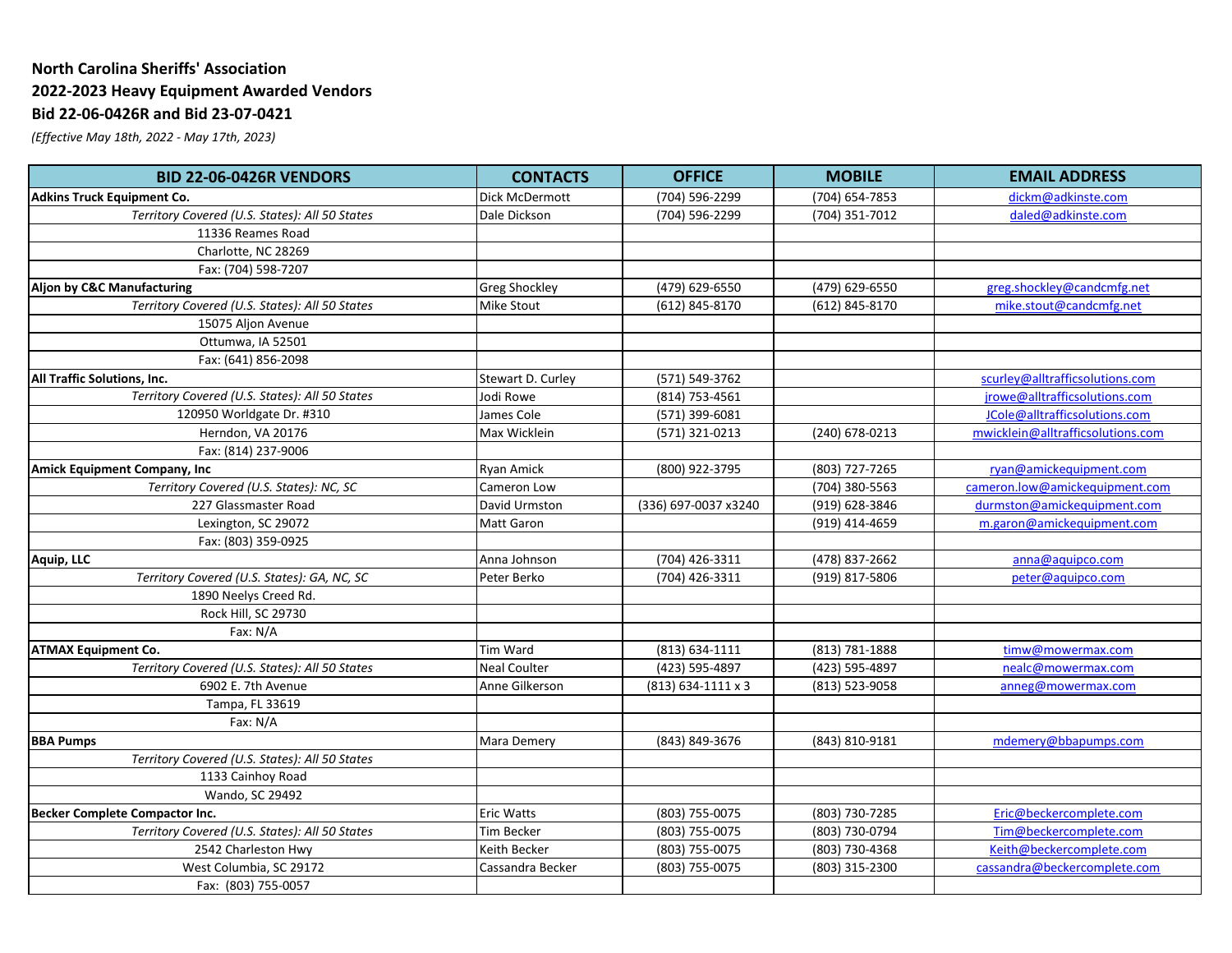| Bergkamp, Inc.                                                          | <b>Todd Bigler</b>            | (785) 825-1375       | (785) 829-1354 | toddb@bergkampinc.com                                                  |
|-------------------------------------------------------------------------|-------------------------------|----------------------|----------------|------------------------------------------------------------------------|
| Territory Covered (U.S. States): All 50 States plus Canada              | Sara Olberding                | (785) 825-1375       | (785) 643-0190 | sarao@bergkampinc.com                                                  |
| 3040 Emulsion Drive                                                     |                               |                      |                |                                                                        |
| Salina, KS 67401                                                        |                               |                      |                |                                                                        |
| Fax: (785) 825-4269                                                     |                               |                      |                |                                                                        |
| Bucher Municipal North America dba Johnston North America               | <b>Matt Starnes</b>           | (704) 658-1333       | (704) 654-6559 | matthew.starnes@buchermunicipal.com                                    |
| Territory Covered (U.S. States): NC, SC, VA, TN                         | Todd Parsons                  | (704) 658-1333       | (704) 658-1333 | todd.parsons@buchermunicipal.com                                       |
| 105 Motorsports Road                                                    | Lonnitta Reid                 | (704) 658-1333       | (704) 658-1333 | lonnitta.reid@buchermunicipal.com                                      |
| Mooresville, NC 28115                                                   |                               |                      |                |                                                                        |
| Fax: N/A                                                                |                               |                      |                |                                                                        |
| Carolina Environmental Systems, Inc.                                    | Maxwell Taylor                | (336) 869-9900       | (336) 650-2124 | gmanmlt@aol.com                                                        |
| Territory Covered (U.S. States): GA, NC, SC                             | Matt Keeble                   | (336) 869-9900       | (704) 239-8471 | mattkeeble@bellsouth.net                                               |
| 306 Pineview Drive                                                      | <b>Ben Taylor</b>             | (336) 869-9900       | (336) 480-5643 | btaylor@cesrefuse.com                                                  |
| Kernersville, NC 27284                                                  | <b>Ashley Wiles</b>           | (336) 869-9900       | (336) 817-0400 | awiles@cesrefuse.com                                                   |
| Fax: (336) 904-0952                                                     |                               |                      |                |                                                                        |
| Carolina Industrial Equipment, LLC                                      | Greg Alt                      | (704) 588-4522       | (717) 576-1776 | ga@sweeperland.com                                                     |
| Territory Covered (U.S. States): GA, NC, SC, VA                         | Bob O'Hara                    | (704) 588-4522       | (704) 497-0455 | bob@ciequipment.com                                                    |
| 4315 Taggart Creek Road                                                 |                               |                      |                |                                                                        |
| Charlotte, NC 28208                                                     |                               |                      |                |                                                                        |
| Fax: (704) 588-2592                                                     |                               |                      |                |                                                                        |
| <b>Carswell Distributing Company</b>                                    | Andrew Moss                   | (800) 929-1948 X 309 | (678) 951-5732 | amoss@carswelldist.com                                                 |
| Territory Covered (U.S. States): AL, FL, GA, NC, SC, TN, VA             | <b>Robert Parsley</b>         | (336) 767-7700       |                | rparsley@carswelldist.com                                              |
| 3750 North Liberty Street                                               | <b>William Parsley</b>        | (800) 929-1948       |                | wparsley@carswelldist.com                                              |
| Winston-Salem, NC 27105                                                 | Mike Fairfax                  | (800) 929-1948       |                | mfairfax@carswelldist.com                                              |
| Fax: (877) 929-1949                                                     |                               |                      |                |                                                                        |
| <b>Charlotte Truck Center</b>                                           |                               |                      |                |                                                                        |
| (Previously Listed as Excel Truck Group - Charlotte)                    | Tony Lyerly                   | (704) 597-1110       | (704) 506-4015 | tlyerly@exceltg.com                                                    |
| Territory Covered (U.S. States): NC, SC, VA                             | Terry Keith                   | (704) 597-1110       | (704) 957-6957 | tkeith@exceltg.com                                                     |
| 4633 Equipment Drive                                                    | Ken Tyree                     | (704) 597-1110       | (704) 589-0137 | ktyree@exceltg.com                                                     |
| Charlotte, NC 28269                                                     |                               |                      |                |                                                                        |
| Fax: N/A                                                                |                               |                      |                |                                                                        |
| Clark Equipment Company dba Doosan Bobcat                               | Kristie Willett               | (704) 883-3772       | (704) 650-0340 | kristie.willett@doosan.com                                             |
| Territory Covered (U.S. States): All 50 States                          | <b>Barry Hanson</b>           | (701) 241-8793       | (701) 261-5041 | barry.hanson@doosan.com                                                |
| 1293 Glenway Drive                                                      | Josh Goodman                  | (704) 883-3863       | (336) 477-4153 | josh.goodman@doosan.com                                                |
| Statesville, NC 28625                                                   | <b>Heather Messmer</b>        | (701) 241-8719       |                | heather.messmer@doosan.com                                             |
| Fax: N/A                                                                |                               |                      |                |                                                                        |
| CMI Roadbuilding, Inc.                                                  |                               | (704) 592-2367       | (704) 880-4832 | angela.goodin@cmi-roadbuilding.com                                     |
|                                                                         | Angela Goodin<br>Jason Goodin |                      |                |                                                                        |
| Territory Covered (U.S. States): All 50 States<br>140 Carderwoody Rdoad | Les Bebchick                  | (704) 592-2367       | (405) 323-1810 | jason.goodin@cmi-roadbuilding.com<br>les.bebchick@cmi-roadbuilding.com |
|                                                                         |                               |                      | (508) 509-8412 |                                                                        |
| Statesville, NC 28625                                                   |                               |                      |                |                                                                        |
| Fax: N/A                                                                |                               |                      |                |                                                                        |
| <b>Company Wrench</b>                                                   | <b>Bob Rhyne</b>              | (919) 938-8145       | (919) 818-3688 | b.rhyne@companywrench.com                                              |
| Territory Covered (U.S. States): NC, SC                                 | Matthew Fennig                | (919) 938-8145       | (919) 820-7010 | m.fennig@companywrench.com                                             |
| 125 Wilson Mills Rd. Extension                                          |                               |                      |                |                                                                        |
| Smithfield, NC 27577                                                    |                               |                      |                |                                                                        |
| Fax: (919) 938-9129                                                     |                               |                      |                |                                                                        |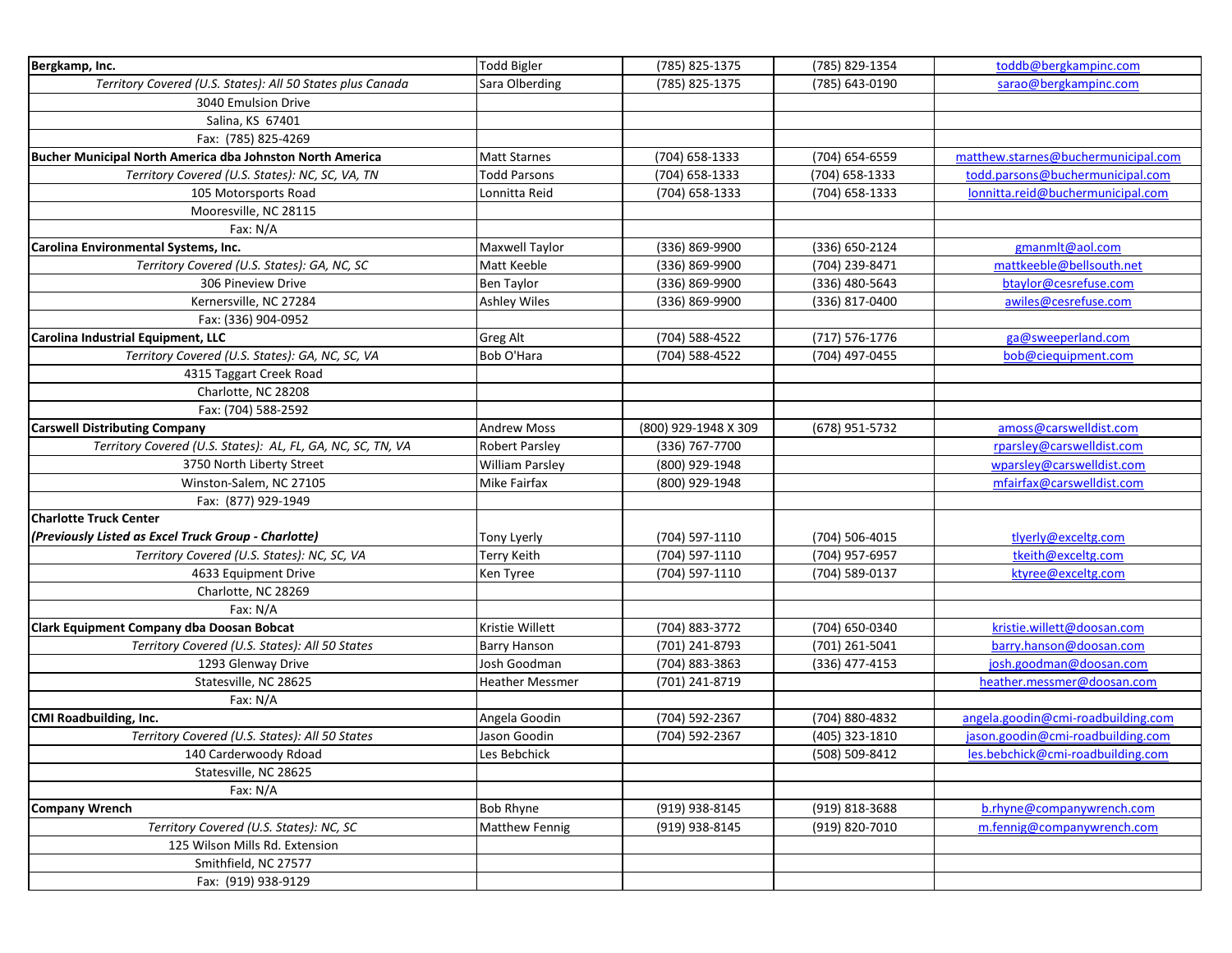| CUES, Inc.                                                                  | Al Milley             | (800) 327-7791       | (781) 248-6559 | amilley@cuesinc.com        |
|-----------------------------------------------------------------------------|-----------------------|----------------------|----------------|----------------------------|
| Territory Covered (U.S. States): AL, AK, GA, KY, LA, MS, NC, SC, TN         |                       |                      |                |                            |
| 3600 Rio Vista Avenue                                                       |                       |                      |                |                            |
| Orlando, FL 32805                                                           |                       |                      |                |                            |
| Fax: N/A                                                                    |                       |                      |                |                            |
| Ditch Witch of North Carolina, Inc.                                         | Chris Fowler          | (919) 772-1214       | (919) 369-6490 | cfowler@dwnc.com           |
| Territory Covered (U.S. States): NC                                         | <b>Travis Wilkey</b>  | (919) 772-1214       | (919) 669-0417 | twilkey@dwnc.com           |
| 329 US 70 East                                                              |                       |                      |                |                            |
| Garner, NC 27529                                                            |                       |                      |                |                            |
| Fax: (919) 772-7937                                                         |                       |                      |                |                            |
| Doosan Infracore North America                                              | Adam Howard           | (469) 400-0169       |                | adam.howard@hhi-di.com     |
| Territory Covered (U.S. States): All 50 States except for Hawaii            | Glenda Kimmel         | (678) 714-6516       |                | glenda.kimmel@hhi-di.com   |
| 2905 Shawnee Industrial Way, Suite 100                                      |                       |                      |                |                            |
| Suwanee, GA 30024                                                           |                       |                      |                |                            |
| Fax: N/A                                                                    |                       |                      |                |                            |
| <b>Equipment Specialists Inc.</b>                                           | Casey Kalwaytis       | (703) 361-2227 X 140 | (703) 906-1839 | CaseyK@esitrucks.com       |
| Territory Covered (U.S. States): Lower 48                                   | James Der Boghossian  | (703) 361-2227 X 143 | (703) 906-1836 | james@esitrucks.com        |
| 9489 Hawkins Drive                                                          | Heidi Fairfax         | (703) 361-2227 X 144 | (703) 420-9439 | Heidi@esitrucks.com        |
| Manassas, VA 20109                                                          |                       |                      |                |                            |
| Fax: (703) 361-4965                                                         |                       |                      |                |                            |
| Fecon, LLC                                                                  | Cindy Warning         | (513) 696-4430       | (513) 673-8508 | CWarning@fecon.com         |
| Territory Covered (U.S. States): All 50 States                              | <b>Blake Eavenson</b> | (513) 696-4430       | (513) 310-4729 | Beavenson@fecon.com        |
| 3460 Grant Drive                                                            | Matt Warfel           | (513) 696-4430       | (513) 240-2032 | mwarfel@fecon.com          |
| Lebanon, OH 45036                                                           | Mark Middendorf       | (513) 696-4430       | (513) 502-5820 | mjmiddendorf@fecon.com     |
| Fax: (513) 696-4431                                                         |                       |                      |                |                            |
| Freightliner of Arizona dba Velocity Truck Centers - Raleigh (Previously    |                       |                      |                |                            |
| Carolina Freightliner of Raleigh, LLC)                                      | <b>Maury Rice</b>     | (919) 219-5163       |                | mauryrice@bellsouth.net    |
| Territory Covered (U.S. States): NC AOR                                     |                       |                      |                |                            |
| 3500 Yonkers Road                                                           |                       |                      |                |                            |
| Raleigh, NC 27604                                                           |                       |                      |                |                            |
| Fax: (919) 231-2900                                                         |                       |                      |                |                            |
| Freightliner of Arizona dba Velocity Truck Centers - Wilmington (Previously |                       |                      |                |                            |
| Triple T Freightliner, Sterling and Western Star, Inc.)                     | David Foster          | (910) 763-6281       |                | dfoster@vvgtruck.com       |
| Territory Covered (U.S. States): All 50 States                              |                       |                      |                |                            |
| 2715 US Highway 421 North                                                   |                       |                      |                |                            |
| Wilmington, NC 28402                                                        |                       |                      |                |                            |
| Fax: (910) 251-1775                                                         |                       |                      |                |                            |
| <b>Godwin Manufacturing Co., Inc</b>                                        | <b>Earl Manning</b>   | (910) 890-9728       | (910) 890-9728 | emanning@godwin-group.net  |
| Territory Covered (U.S. States): NC                                         | Chris Bernhard        | (910) 321-8917       | (910) 890-3835 | cbernhard@godwinmfg.com    |
| 17665 US 421 South                                                          | Kristie Stockman      | (919) 756-9112       | (919) 756-9112 | kstockman@godwin-group.net |
| Dunn, NC 28334                                                              | Pat Godwin, Jr.       | (910) 890-0263       | (910) 890-0263 | jrgodwin@godwinmfg.com     |
| Fax: (910) 892-7402                                                         |                       |                      |                |                            |
| <b>GSP Marketing dba GS Products</b>                                        | Dave Cote             | (814) 445-5866       | (704) 608-8126 | dave@g-sproducts.com       |
| Territory Covered (U.S. States): All states East of the Rocky Mountains     | Janie Heminiger       | (814) 445-5866       |                | janie@g-sproducts.com      |
| 322 Lavansville Rd.                                                         |                       |                      |                |                            |
| Somerset, PA 15501                                                          |                       |                      |                |                            |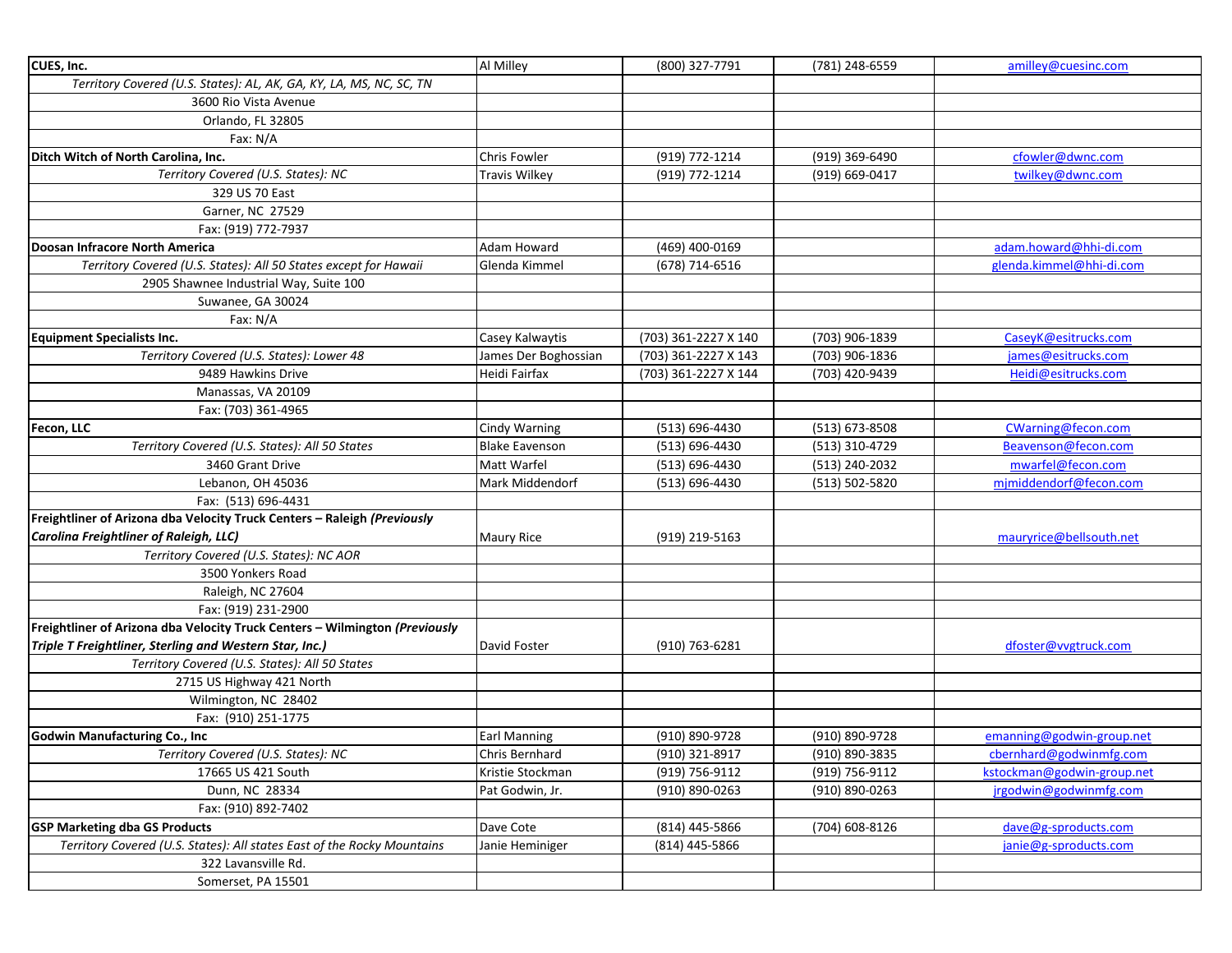| Fax: (814) 443-4966                                   |                        |                |                |                              |
|-------------------------------------------------------|------------------------|----------------|----------------|------------------------------|
| Hills Machinery Company, LLC                          | Jimmy Hicklin          | (803) 658-0200 | (803) 476-3105 | jhicklin@hillsmachinery.com  |
| Territory Covered (U.S. States): GA, NC, SC, TN, VA   |                        |                |                |                              |
| 1014 Atlas Way                                        |                        |                |                |                              |
| Columbia, SC 28209                                    |                        |                |                |                              |
| Fax: (803) 233-4482                                   |                        |                |                |                              |
| HydroForce, Inc.                                      | Joshua Speight         | (828) 455-0261 | (828) 455-0261 | josh@hydroforcetrucks.com    |
| Territory Covered (U.S. States): All 50 States        | Sherwin Speight        | (828) 302-8206 | (828) 302-8206 | Sherwin@hydroforcetrucks.com |
| 1617 Columbus Street                                  |                        |                |                |                              |
| Lenoir, NC 28645                                      |                        |                |                |                              |
| Fax: N/A                                              |                        |                |                |                              |
| Infrastructure Solutions Group, Inc.                  | Sean Lemcke            | (704) 833-8048 | (704) 985-2026 | sean@weareisg.com            |
| Territory Covered (U.S. States): NC, SC, TN           | <b>Brendan Hall</b>    | (704) 833-8048 | (804) 839-9310 | brendan@weareisg.com         |
| 505 E. Plaza Drive                                    | Justin Zeigler         | (704) 833-8048 | (704) 838-6932 | justinz@weareisg.com         |
| Mooresville, NC 28115                                 | Adam McAvoy            | (704) 833-8048 | (919) 451-5415 | adam@weareisg.com            |
| Fax: (704) 967-7975                                   |                        |                |                |                              |
| Iron Container, LLC                                   | <b>Stuart Simmons</b>  | (864) 295-2183 | (864) 238-0017 | ssimmons@nulife1.com         |
| Territory Covered (U.S. States): FL, GA, NC, SC       | Tim Pickel             | (864) 295-2183 | (864) 238-0017 | tpickel@nulife1.com          |
| 4821 Calhoun Memorial Highway                         | Bobby Boyd             | (864) 295-2183 | (864) 991-9940 | bboyd@nulife1.com            |
| Easley, SC 29640                                      | Justin Knox            | (864) 238-0017 | (864) 915-2785 | jknox@nulife1.com            |
| Fax: (864) 295-2707                                   |                        |                |                |                              |
| Jet-Vac Equipment Company, LLC                        | Justin Kohl            | (803) 494-4430 | (704) 615-0551 | justin@jet-vac.com           |
| Territory Covered (U.S. States): FL, GA, NC, SC, TN   | Hilary D. Hodge        | (803) 494-4430 |                | hilary@jet-vac.com           |
| 5746 Broad Street                                     |                        |                |                |                              |
| Sumter, SC 29154                                      |                        |                |                |                              |
| Fax: (803) 494-4440                                   |                        |                |                |                              |
| Joe Johnson Equipment, LLC dba Public Works Equipment | Mark McNicholas        | (704) 289-6488 | (773) 507-5074 | mmcnicholas@jjeusa.com       |
| Territory Covered (U.S. States): NC, SC, TN           | Patrick McGee          | (704) 289-6488 | (585) 315-7843 | pat@jjei.com                 |
| 4519 Old Charlotte Highway                            | <b>Chrissy Sutton</b>  | (704) 289-6488 |                | csutton@jjeusa.com           |
| Monroe, NC 28110                                      |                        |                |                |                              |
| Fax: N/A                                              |                        |                |                |                              |
| K&K Systems, Inc.                                     | <b>Scott Covington</b> | (888) 414-3003 | (662) 322-3731 | scott@k-ksystems.com         |
| Territory Covered (U.S. States): NC, VA               | Amanda Robinson        | (888) 414-3003 |                | arobinson@k-ksystems.com     |
| 687 Palmetto Road                                     |                        |                |                |                              |
| Tupelo, MS 38801                                      |                        |                |                |                              |
| Fax: (662) 566-7123                                   |                        |                |                |                              |
| Knapheide Truck Equipment - Midsouth                  | Frank Tew              | (866) 394-5321 | (910) 489-4877 | ftew@knapheide.com           |
| Territory Covered (U.S. States): NC                   | Chris Todd             | (866) 394-5321 |                | ctodd@knapheide.com          |
| 3572 Fieldstone Trace                                 | Kim Malkin             | (704) 916-0322 |                | kmalkin@knapheide.com        |
| Midland, NC 28307                                     |                        |                |                |                              |
| Fax: (704) 888-3528                                   |                        |                |                |                              |
| Lee Transport Equipment, Inc.                         | <b>Kelly Muse</b>      | (980) 207-4271 | (803) 528-7242 | kmuse@leetransport.net       |
| Territory Covered (U.S. States): NC                   | Chris Holt             | (980) 207-4271 | (803) 318-2401 | holt@leetransport.net        |
| 300 Old Hebron Road                                   |                        |                |                |                              |
| Charlotte, NC 28273                                   |                        |                |                |                              |
| Fax: N/A                                              |                        |                |                |                              |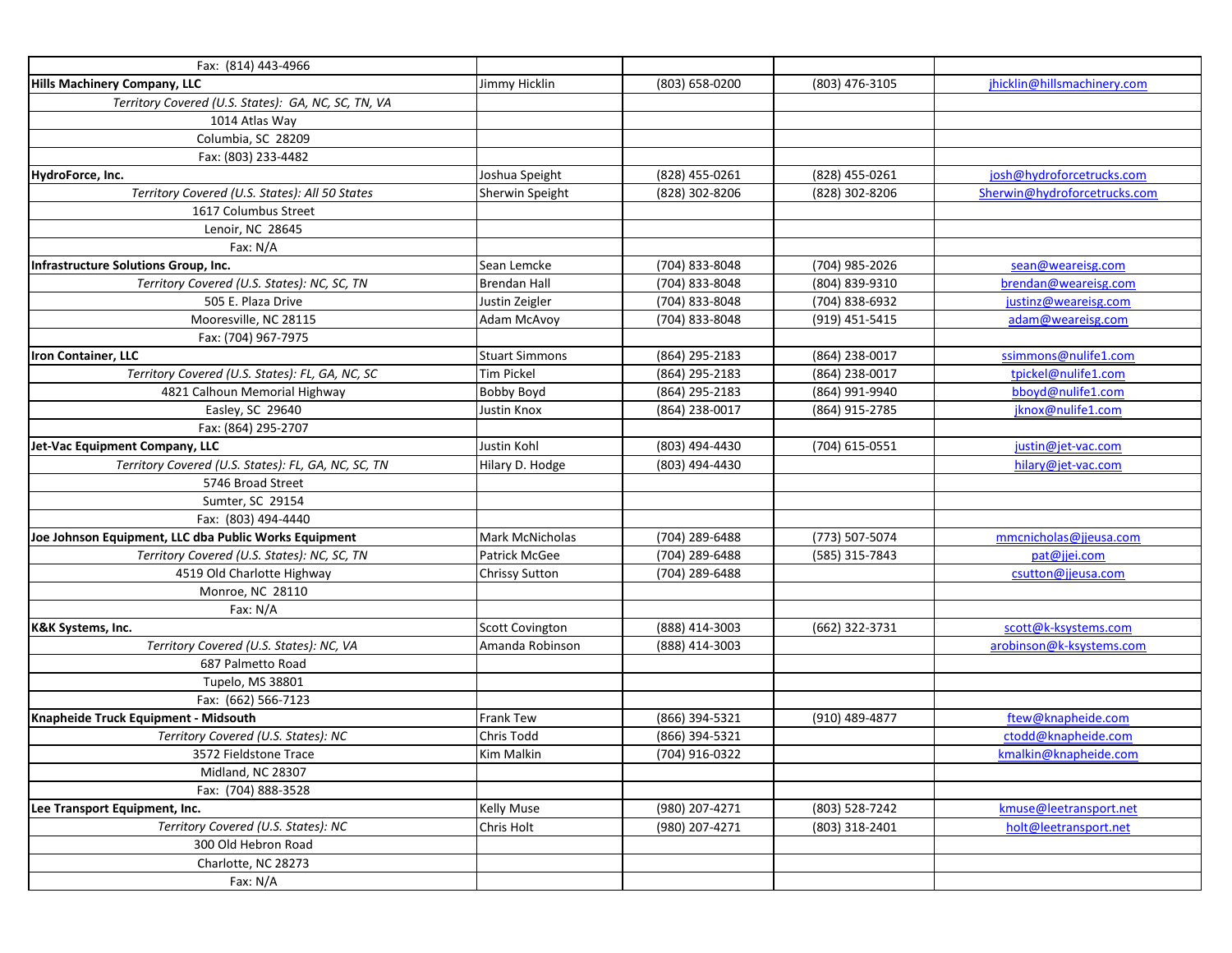| <b>Brent Dobson</b><br>(620) 345-8621<br>bdobson@grasshoppermower.com<br>Territory Covered (U.S. States): All 50 States<br>Justin Eicher<br>(620) 345-8621<br>jeicher@grasshoppermower.com<br>105 S Old Hwy 81<br>Marlie Harper<br>(620) 345-8621<br>mharper@grasshoppermower.com<br>Moundridge, KS 67107<br>jjohnson@grasshoppermower.com<br>(620) 345-8621<br>Jay Johnson<br>Fax: N/A<br>swoody@nedealers.com<br><b>National Equipment Dealers, LLC</b><br>Scott Woody<br>(704) 228-0455<br>(919) 291-5737<br>(252) 341-8559<br>Territory Covered (U.S. States): FL,GA, NC, SC, TX<br>Jason Wainwright<br>(252) 752-1500<br>jwainwright@nedealers.com<br>ksmith@nedealers.com<br>215 Woodside Drive<br>Kevin Smith<br>(704) 228-0455<br>(980) 432-4784<br>(704) 223-7338<br>jbeasley@nedealers.com<br>Lexington, NC 27292<br>Jesse Beasley<br>(704) 228-0455<br>Fax: (336) 357-7650<br><b>National Power Corporation</b><br>(919) 861-6919<br>(919) 815-6295<br>john.dixon@natpow.com<br>John Dixon<br>Territory Covered (U.S. States): NC, SC<br>4541 Preslyn Drive<br>Raleigh, NC 27616<br>Fax: (919) 790-9714<br>Otto Environmental Systems North America, Inc.<br>(704) 467-4186<br>(704) 467-4186<br>John.VanNess@otto-usa.com<br>John Van Ness<br>Territory Covered (U.S. States): All 50 States<br>Sandra.Abdow@otto-usa.com<br>Sandra Abdow<br>(980) 275-5457<br>12700 General Drive<br>Heather.McClimen@otto-usa.com<br><b>Heather McClimen</b><br>(704) 583-5214<br>Charlotte, NC 28273<br>(704) 804-0806<br>Travis.Dowell@otto-usa.com<br>Travis Dowell<br>Fax: (704) 588-5250<br>csmothers@tbei.com<br>(205) 442-9392<br>(205) 442-9392<br>Ox Bodies, Inc.<br>Carmen Smothers<br>Territory Covered (U.S. States): All 50 States<br>(941) 321-9546<br>rvandyke@tbei.com<br>Ray Van Dyke<br>719 Columbus Street East<br>Fayette, AL 35555<br>Fax: N/A<br>Piedmont Truck Center, Inc.<br>(336) 577-4506<br>tlenhart@piedmonttruckcenter.com<br>Todd Lenhart<br>(336) 668-2401 ext. 244<br>(336) 442-2716<br>cat123st@aol.com<br>Territory Covered (U.S. States): NC. SC, VA<br><b>Craig Thomas</b><br>(336) 668-2401 ext. 238<br>412 Regional Road South<br>(336) 668-2401 ext. 224<br>(336) 339-8505<br>wscottpharr@gmail.com<br><b>Scott Pharr</b><br>Greensboro, NC 27409<br>(336) 580-2230<br>joey.clewis@piedmonttruckcenter.com<br>Joey Clewis<br>(336) 668-2401 ext. 279<br>Fax: (336) 668-2401<br>mike@qualitytruckbodies.com<br><b>Quality Truck Bodies</b><br>Mike Gira<br>(252) 230-7558<br>(252) 245-5100<br>chris@qualitytruckbodies.com<br>Territory Covered (U.S. States): All 50 States<br>Chris Gira<br>(252) 245-5100<br>nicky@qualitytruckbodies.com<br>5316 Rock Quarry Road<br>Nicky Vick<br>(252) 245-5100<br>Elm City, NC 27822<br>Miriam Hernandez<br>miriam@qualitytruckbodies.com<br>(252) 245-5100<br>Fax: (252) 245-5153<br>Jim Zylstra<br>(641) 632-7747<br>(218) 851-6215<br>jzylstra@ring-o-matic.com<br><b>Ring-O-Matic</b><br>Territory Covered (U.S. States): All 50 States<br>(641) 632-7071<br>tbokhoven@ring-o-matic.com<br>Tony Bokhoven<br>(641) 204-2072<br>1714 Fifield Road<br><b>Shannon Mathes</b><br>(641) 632-7751<br>smathes@ring-o-matic.com<br>Pella, IA 50219<br><b>Brian Metcalf</b><br>(641) 632-7070<br>bmetcalf@ring-o-matic.com<br>Fax: (641) 628-3021<br>mbrj610@aol.com<br>(800) 293-2012<br>Rodders and Jets Supply Co.<br>Mike Butner<br>(336) 681-3840<br>Territory Covered (U.S. States): NC, SC, TN<br>Jim Griffin<br>roddersandjetsco@aol.com<br>(800) 293-2012<br>811 East Liberty Street<br>Sumter, SC 29151<br>Fax: (803) 733-3666 |                             |  |  |
|-----------------------------------------------------------------------------------------------------------------------------------------------------------------------------------------------------------------------------------------------------------------------------------------------------------------------------------------------------------------------------------------------------------------------------------------------------------------------------------------------------------------------------------------------------------------------------------------------------------------------------------------------------------------------------------------------------------------------------------------------------------------------------------------------------------------------------------------------------------------------------------------------------------------------------------------------------------------------------------------------------------------------------------------------------------------------------------------------------------------------------------------------------------------------------------------------------------------------------------------------------------------------------------------------------------------------------------------------------------------------------------------------------------------------------------------------------------------------------------------------------------------------------------------------------------------------------------------------------------------------------------------------------------------------------------------------------------------------------------------------------------------------------------------------------------------------------------------------------------------------------------------------------------------------------------------------------------------------------------------------------------------------------------------------------------------------------------------------------------------------------------------------------------------------------------------------------------------------------------------------------------------------------------------------------------------------------------------------------------------------------------------------------------------------------------------------------------------------------------------------------------------------------------------------------------------------------------------------------------------------------------------------------------------------------------------------------------------------------------------------------------------------------------------------------------------------------------------------------------------------------------------------------------------------------------------------------------------------------------------------------------------------------------------------------------------------------------------------------------------------------------------------------------------------------------------------------------------------------------------------------------------------------------------------------------------------------------------------------------------------------------------------------------------------------------------------------------------------------------------------------------------------------------------------------------------------------------------------------------------|-----------------------------|--|--|
|                                                                                                                                                                                                                                                                                                                                                                                                                                                                                                                                                                                                                                                                                                                                                                                                                                                                                                                                                                                                                                                                                                                                                                                                                                                                                                                                                                                                                                                                                                                                                                                                                                                                                                                                                                                                                                                                                                                                                                                                                                                                                                                                                                                                                                                                                                                                                                                                                                                                                                                                                                                                                                                                                                                                                                                                                                                                                                                                                                                                                                                                                                                                                                                                                                                                                                                                                                                                                                                                                                                                                                                                                 | Moridge Manufacturing, Inc. |  |  |
|                                                                                                                                                                                                                                                                                                                                                                                                                                                                                                                                                                                                                                                                                                                                                                                                                                                                                                                                                                                                                                                                                                                                                                                                                                                                                                                                                                                                                                                                                                                                                                                                                                                                                                                                                                                                                                                                                                                                                                                                                                                                                                                                                                                                                                                                                                                                                                                                                                                                                                                                                                                                                                                                                                                                                                                                                                                                                                                                                                                                                                                                                                                                                                                                                                                                                                                                                                                                                                                                                                                                                                                                                 |                             |  |  |
|                                                                                                                                                                                                                                                                                                                                                                                                                                                                                                                                                                                                                                                                                                                                                                                                                                                                                                                                                                                                                                                                                                                                                                                                                                                                                                                                                                                                                                                                                                                                                                                                                                                                                                                                                                                                                                                                                                                                                                                                                                                                                                                                                                                                                                                                                                                                                                                                                                                                                                                                                                                                                                                                                                                                                                                                                                                                                                                                                                                                                                                                                                                                                                                                                                                                                                                                                                                                                                                                                                                                                                                                                 |                             |  |  |
|                                                                                                                                                                                                                                                                                                                                                                                                                                                                                                                                                                                                                                                                                                                                                                                                                                                                                                                                                                                                                                                                                                                                                                                                                                                                                                                                                                                                                                                                                                                                                                                                                                                                                                                                                                                                                                                                                                                                                                                                                                                                                                                                                                                                                                                                                                                                                                                                                                                                                                                                                                                                                                                                                                                                                                                                                                                                                                                                                                                                                                                                                                                                                                                                                                                                                                                                                                                                                                                                                                                                                                                                                 |                             |  |  |
|                                                                                                                                                                                                                                                                                                                                                                                                                                                                                                                                                                                                                                                                                                                                                                                                                                                                                                                                                                                                                                                                                                                                                                                                                                                                                                                                                                                                                                                                                                                                                                                                                                                                                                                                                                                                                                                                                                                                                                                                                                                                                                                                                                                                                                                                                                                                                                                                                                                                                                                                                                                                                                                                                                                                                                                                                                                                                                                                                                                                                                                                                                                                                                                                                                                                                                                                                                                                                                                                                                                                                                                                                 |                             |  |  |
|                                                                                                                                                                                                                                                                                                                                                                                                                                                                                                                                                                                                                                                                                                                                                                                                                                                                                                                                                                                                                                                                                                                                                                                                                                                                                                                                                                                                                                                                                                                                                                                                                                                                                                                                                                                                                                                                                                                                                                                                                                                                                                                                                                                                                                                                                                                                                                                                                                                                                                                                                                                                                                                                                                                                                                                                                                                                                                                                                                                                                                                                                                                                                                                                                                                                                                                                                                                                                                                                                                                                                                                                                 |                             |  |  |
|                                                                                                                                                                                                                                                                                                                                                                                                                                                                                                                                                                                                                                                                                                                                                                                                                                                                                                                                                                                                                                                                                                                                                                                                                                                                                                                                                                                                                                                                                                                                                                                                                                                                                                                                                                                                                                                                                                                                                                                                                                                                                                                                                                                                                                                                                                                                                                                                                                                                                                                                                                                                                                                                                                                                                                                                                                                                                                                                                                                                                                                                                                                                                                                                                                                                                                                                                                                                                                                                                                                                                                                                                 |                             |  |  |
|                                                                                                                                                                                                                                                                                                                                                                                                                                                                                                                                                                                                                                                                                                                                                                                                                                                                                                                                                                                                                                                                                                                                                                                                                                                                                                                                                                                                                                                                                                                                                                                                                                                                                                                                                                                                                                                                                                                                                                                                                                                                                                                                                                                                                                                                                                                                                                                                                                                                                                                                                                                                                                                                                                                                                                                                                                                                                                                                                                                                                                                                                                                                                                                                                                                                                                                                                                                                                                                                                                                                                                                                                 |                             |  |  |
|                                                                                                                                                                                                                                                                                                                                                                                                                                                                                                                                                                                                                                                                                                                                                                                                                                                                                                                                                                                                                                                                                                                                                                                                                                                                                                                                                                                                                                                                                                                                                                                                                                                                                                                                                                                                                                                                                                                                                                                                                                                                                                                                                                                                                                                                                                                                                                                                                                                                                                                                                                                                                                                                                                                                                                                                                                                                                                                                                                                                                                                                                                                                                                                                                                                                                                                                                                                                                                                                                                                                                                                                                 |                             |  |  |
|                                                                                                                                                                                                                                                                                                                                                                                                                                                                                                                                                                                                                                                                                                                                                                                                                                                                                                                                                                                                                                                                                                                                                                                                                                                                                                                                                                                                                                                                                                                                                                                                                                                                                                                                                                                                                                                                                                                                                                                                                                                                                                                                                                                                                                                                                                                                                                                                                                                                                                                                                                                                                                                                                                                                                                                                                                                                                                                                                                                                                                                                                                                                                                                                                                                                                                                                                                                                                                                                                                                                                                                                                 |                             |  |  |
|                                                                                                                                                                                                                                                                                                                                                                                                                                                                                                                                                                                                                                                                                                                                                                                                                                                                                                                                                                                                                                                                                                                                                                                                                                                                                                                                                                                                                                                                                                                                                                                                                                                                                                                                                                                                                                                                                                                                                                                                                                                                                                                                                                                                                                                                                                                                                                                                                                                                                                                                                                                                                                                                                                                                                                                                                                                                                                                                                                                                                                                                                                                                                                                                                                                                                                                                                                                                                                                                                                                                                                                                                 |                             |  |  |
|                                                                                                                                                                                                                                                                                                                                                                                                                                                                                                                                                                                                                                                                                                                                                                                                                                                                                                                                                                                                                                                                                                                                                                                                                                                                                                                                                                                                                                                                                                                                                                                                                                                                                                                                                                                                                                                                                                                                                                                                                                                                                                                                                                                                                                                                                                                                                                                                                                                                                                                                                                                                                                                                                                                                                                                                                                                                                                                                                                                                                                                                                                                                                                                                                                                                                                                                                                                                                                                                                                                                                                                                                 |                             |  |  |
|                                                                                                                                                                                                                                                                                                                                                                                                                                                                                                                                                                                                                                                                                                                                                                                                                                                                                                                                                                                                                                                                                                                                                                                                                                                                                                                                                                                                                                                                                                                                                                                                                                                                                                                                                                                                                                                                                                                                                                                                                                                                                                                                                                                                                                                                                                                                                                                                                                                                                                                                                                                                                                                                                                                                                                                                                                                                                                                                                                                                                                                                                                                                                                                                                                                                                                                                                                                                                                                                                                                                                                                                                 |                             |  |  |
|                                                                                                                                                                                                                                                                                                                                                                                                                                                                                                                                                                                                                                                                                                                                                                                                                                                                                                                                                                                                                                                                                                                                                                                                                                                                                                                                                                                                                                                                                                                                                                                                                                                                                                                                                                                                                                                                                                                                                                                                                                                                                                                                                                                                                                                                                                                                                                                                                                                                                                                                                                                                                                                                                                                                                                                                                                                                                                                                                                                                                                                                                                                                                                                                                                                                                                                                                                                                                                                                                                                                                                                                                 |                             |  |  |
|                                                                                                                                                                                                                                                                                                                                                                                                                                                                                                                                                                                                                                                                                                                                                                                                                                                                                                                                                                                                                                                                                                                                                                                                                                                                                                                                                                                                                                                                                                                                                                                                                                                                                                                                                                                                                                                                                                                                                                                                                                                                                                                                                                                                                                                                                                                                                                                                                                                                                                                                                                                                                                                                                                                                                                                                                                                                                                                                                                                                                                                                                                                                                                                                                                                                                                                                                                                                                                                                                                                                                                                                                 |                             |  |  |
|                                                                                                                                                                                                                                                                                                                                                                                                                                                                                                                                                                                                                                                                                                                                                                                                                                                                                                                                                                                                                                                                                                                                                                                                                                                                                                                                                                                                                                                                                                                                                                                                                                                                                                                                                                                                                                                                                                                                                                                                                                                                                                                                                                                                                                                                                                                                                                                                                                                                                                                                                                                                                                                                                                                                                                                                                                                                                                                                                                                                                                                                                                                                                                                                                                                                                                                                                                                                                                                                                                                                                                                                                 |                             |  |  |
|                                                                                                                                                                                                                                                                                                                                                                                                                                                                                                                                                                                                                                                                                                                                                                                                                                                                                                                                                                                                                                                                                                                                                                                                                                                                                                                                                                                                                                                                                                                                                                                                                                                                                                                                                                                                                                                                                                                                                                                                                                                                                                                                                                                                                                                                                                                                                                                                                                                                                                                                                                                                                                                                                                                                                                                                                                                                                                                                                                                                                                                                                                                                                                                                                                                                                                                                                                                                                                                                                                                                                                                                                 |                             |  |  |
|                                                                                                                                                                                                                                                                                                                                                                                                                                                                                                                                                                                                                                                                                                                                                                                                                                                                                                                                                                                                                                                                                                                                                                                                                                                                                                                                                                                                                                                                                                                                                                                                                                                                                                                                                                                                                                                                                                                                                                                                                                                                                                                                                                                                                                                                                                                                                                                                                                                                                                                                                                                                                                                                                                                                                                                                                                                                                                                                                                                                                                                                                                                                                                                                                                                                                                                                                                                                                                                                                                                                                                                                                 |                             |  |  |
|                                                                                                                                                                                                                                                                                                                                                                                                                                                                                                                                                                                                                                                                                                                                                                                                                                                                                                                                                                                                                                                                                                                                                                                                                                                                                                                                                                                                                                                                                                                                                                                                                                                                                                                                                                                                                                                                                                                                                                                                                                                                                                                                                                                                                                                                                                                                                                                                                                                                                                                                                                                                                                                                                                                                                                                                                                                                                                                                                                                                                                                                                                                                                                                                                                                                                                                                                                                                                                                                                                                                                                                                                 |                             |  |  |
|                                                                                                                                                                                                                                                                                                                                                                                                                                                                                                                                                                                                                                                                                                                                                                                                                                                                                                                                                                                                                                                                                                                                                                                                                                                                                                                                                                                                                                                                                                                                                                                                                                                                                                                                                                                                                                                                                                                                                                                                                                                                                                                                                                                                                                                                                                                                                                                                                                                                                                                                                                                                                                                                                                                                                                                                                                                                                                                                                                                                                                                                                                                                                                                                                                                                                                                                                                                                                                                                                                                                                                                                                 |                             |  |  |
|                                                                                                                                                                                                                                                                                                                                                                                                                                                                                                                                                                                                                                                                                                                                                                                                                                                                                                                                                                                                                                                                                                                                                                                                                                                                                                                                                                                                                                                                                                                                                                                                                                                                                                                                                                                                                                                                                                                                                                                                                                                                                                                                                                                                                                                                                                                                                                                                                                                                                                                                                                                                                                                                                                                                                                                                                                                                                                                                                                                                                                                                                                                                                                                                                                                                                                                                                                                                                                                                                                                                                                                                                 |                             |  |  |
|                                                                                                                                                                                                                                                                                                                                                                                                                                                                                                                                                                                                                                                                                                                                                                                                                                                                                                                                                                                                                                                                                                                                                                                                                                                                                                                                                                                                                                                                                                                                                                                                                                                                                                                                                                                                                                                                                                                                                                                                                                                                                                                                                                                                                                                                                                                                                                                                                                                                                                                                                                                                                                                                                                                                                                                                                                                                                                                                                                                                                                                                                                                                                                                                                                                                                                                                                                                                                                                                                                                                                                                                                 |                             |  |  |
|                                                                                                                                                                                                                                                                                                                                                                                                                                                                                                                                                                                                                                                                                                                                                                                                                                                                                                                                                                                                                                                                                                                                                                                                                                                                                                                                                                                                                                                                                                                                                                                                                                                                                                                                                                                                                                                                                                                                                                                                                                                                                                                                                                                                                                                                                                                                                                                                                                                                                                                                                                                                                                                                                                                                                                                                                                                                                                                                                                                                                                                                                                                                                                                                                                                                                                                                                                                                                                                                                                                                                                                                                 |                             |  |  |
|                                                                                                                                                                                                                                                                                                                                                                                                                                                                                                                                                                                                                                                                                                                                                                                                                                                                                                                                                                                                                                                                                                                                                                                                                                                                                                                                                                                                                                                                                                                                                                                                                                                                                                                                                                                                                                                                                                                                                                                                                                                                                                                                                                                                                                                                                                                                                                                                                                                                                                                                                                                                                                                                                                                                                                                                                                                                                                                                                                                                                                                                                                                                                                                                                                                                                                                                                                                                                                                                                                                                                                                                                 |                             |  |  |
|                                                                                                                                                                                                                                                                                                                                                                                                                                                                                                                                                                                                                                                                                                                                                                                                                                                                                                                                                                                                                                                                                                                                                                                                                                                                                                                                                                                                                                                                                                                                                                                                                                                                                                                                                                                                                                                                                                                                                                                                                                                                                                                                                                                                                                                                                                                                                                                                                                                                                                                                                                                                                                                                                                                                                                                                                                                                                                                                                                                                                                                                                                                                                                                                                                                                                                                                                                                                                                                                                                                                                                                                                 |                             |  |  |
|                                                                                                                                                                                                                                                                                                                                                                                                                                                                                                                                                                                                                                                                                                                                                                                                                                                                                                                                                                                                                                                                                                                                                                                                                                                                                                                                                                                                                                                                                                                                                                                                                                                                                                                                                                                                                                                                                                                                                                                                                                                                                                                                                                                                                                                                                                                                                                                                                                                                                                                                                                                                                                                                                                                                                                                                                                                                                                                                                                                                                                                                                                                                                                                                                                                                                                                                                                                                                                                                                                                                                                                                                 |                             |  |  |
|                                                                                                                                                                                                                                                                                                                                                                                                                                                                                                                                                                                                                                                                                                                                                                                                                                                                                                                                                                                                                                                                                                                                                                                                                                                                                                                                                                                                                                                                                                                                                                                                                                                                                                                                                                                                                                                                                                                                                                                                                                                                                                                                                                                                                                                                                                                                                                                                                                                                                                                                                                                                                                                                                                                                                                                                                                                                                                                                                                                                                                                                                                                                                                                                                                                                                                                                                                                                                                                                                                                                                                                                                 |                             |  |  |
|                                                                                                                                                                                                                                                                                                                                                                                                                                                                                                                                                                                                                                                                                                                                                                                                                                                                                                                                                                                                                                                                                                                                                                                                                                                                                                                                                                                                                                                                                                                                                                                                                                                                                                                                                                                                                                                                                                                                                                                                                                                                                                                                                                                                                                                                                                                                                                                                                                                                                                                                                                                                                                                                                                                                                                                                                                                                                                                                                                                                                                                                                                                                                                                                                                                                                                                                                                                                                                                                                                                                                                                                                 |                             |  |  |
|                                                                                                                                                                                                                                                                                                                                                                                                                                                                                                                                                                                                                                                                                                                                                                                                                                                                                                                                                                                                                                                                                                                                                                                                                                                                                                                                                                                                                                                                                                                                                                                                                                                                                                                                                                                                                                                                                                                                                                                                                                                                                                                                                                                                                                                                                                                                                                                                                                                                                                                                                                                                                                                                                                                                                                                                                                                                                                                                                                                                                                                                                                                                                                                                                                                                                                                                                                                                                                                                                                                                                                                                                 |                             |  |  |
|                                                                                                                                                                                                                                                                                                                                                                                                                                                                                                                                                                                                                                                                                                                                                                                                                                                                                                                                                                                                                                                                                                                                                                                                                                                                                                                                                                                                                                                                                                                                                                                                                                                                                                                                                                                                                                                                                                                                                                                                                                                                                                                                                                                                                                                                                                                                                                                                                                                                                                                                                                                                                                                                                                                                                                                                                                                                                                                                                                                                                                                                                                                                                                                                                                                                                                                                                                                                                                                                                                                                                                                                                 |                             |  |  |
|                                                                                                                                                                                                                                                                                                                                                                                                                                                                                                                                                                                                                                                                                                                                                                                                                                                                                                                                                                                                                                                                                                                                                                                                                                                                                                                                                                                                                                                                                                                                                                                                                                                                                                                                                                                                                                                                                                                                                                                                                                                                                                                                                                                                                                                                                                                                                                                                                                                                                                                                                                                                                                                                                                                                                                                                                                                                                                                                                                                                                                                                                                                                                                                                                                                                                                                                                                                                                                                                                                                                                                                                                 |                             |  |  |
|                                                                                                                                                                                                                                                                                                                                                                                                                                                                                                                                                                                                                                                                                                                                                                                                                                                                                                                                                                                                                                                                                                                                                                                                                                                                                                                                                                                                                                                                                                                                                                                                                                                                                                                                                                                                                                                                                                                                                                                                                                                                                                                                                                                                                                                                                                                                                                                                                                                                                                                                                                                                                                                                                                                                                                                                                                                                                                                                                                                                                                                                                                                                                                                                                                                                                                                                                                                                                                                                                                                                                                                                                 |                             |  |  |
|                                                                                                                                                                                                                                                                                                                                                                                                                                                                                                                                                                                                                                                                                                                                                                                                                                                                                                                                                                                                                                                                                                                                                                                                                                                                                                                                                                                                                                                                                                                                                                                                                                                                                                                                                                                                                                                                                                                                                                                                                                                                                                                                                                                                                                                                                                                                                                                                                                                                                                                                                                                                                                                                                                                                                                                                                                                                                                                                                                                                                                                                                                                                                                                                                                                                                                                                                                                                                                                                                                                                                                                                                 |                             |  |  |
|                                                                                                                                                                                                                                                                                                                                                                                                                                                                                                                                                                                                                                                                                                                                                                                                                                                                                                                                                                                                                                                                                                                                                                                                                                                                                                                                                                                                                                                                                                                                                                                                                                                                                                                                                                                                                                                                                                                                                                                                                                                                                                                                                                                                                                                                                                                                                                                                                                                                                                                                                                                                                                                                                                                                                                                                                                                                                                                                                                                                                                                                                                                                                                                                                                                                                                                                                                                                                                                                                                                                                                                                                 |                             |  |  |
|                                                                                                                                                                                                                                                                                                                                                                                                                                                                                                                                                                                                                                                                                                                                                                                                                                                                                                                                                                                                                                                                                                                                                                                                                                                                                                                                                                                                                                                                                                                                                                                                                                                                                                                                                                                                                                                                                                                                                                                                                                                                                                                                                                                                                                                                                                                                                                                                                                                                                                                                                                                                                                                                                                                                                                                                                                                                                                                                                                                                                                                                                                                                                                                                                                                                                                                                                                                                                                                                                                                                                                                                                 |                             |  |  |
|                                                                                                                                                                                                                                                                                                                                                                                                                                                                                                                                                                                                                                                                                                                                                                                                                                                                                                                                                                                                                                                                                                                                                                                                                                                                                                                                                                                                                                                                                                                                                                                                                                                                                                                                                                                                                                                                                                                                                                                                                                                                                                                                                                                                                                                                                                                                                                                                                                                                                                                                                                                                                                                                                                                                                                                                                                                                                                                                                                                                                                                                                                                                                                                                                                                                                                                                                                                                                                                                                                                                                                                                                 |                             |  |  |
|                                                                                                                                                                                                                                                                                                                                                                                                                                                                                                                                                                                                                                                                                                                                                                                                                                                                                                                                                                                                                                                                                                                                                                                                                                                                                                                                                                                                                                                                                                                                                                                                                                                                                                                                                                                                                                                                                                                                                                                                                                                                                                                                                                                                                                                                                                                                                                                                                                                                                                                                                                                                                                                                                                                                                                                                                                                                                                                                                                                                                                                                                                                                                                                                                                                                                                                                                                                                                                                                                                                                                                                                                 |                             |  |  |
|                                                                                                                                                                                                                                                                                                                                                                                                                                                                                                                                                                                                                                                                                                                                                                                                                                                                                                                                                                                                                                                                                                                                                                                                                                                                                                                                                                                                                                                                                                                                                                                                                                                                                                                                                                                                                                                                                                                                                                                                                                                                                                                                                                                                                                                                                                                                                                                                                                                                                                                                                                                                                                                                                                                                                                                                                                                                                                                                                                                                                                                                                                                                                                                                                                                                                                                                                                                                                                                                                                                                                                                                                 |                             |  |  |
|                                                                                                                                                                                                                                                                                                                                                                                                                                                                                                                                                                                                                                                                                                                                                                                                                                                                                                                                                                                                                                                                                                                                                                                                                                                                                                                                                                                                                                                                                                                                                                                                                                                                                                                                                                                                                                                                                                                                                                                                                                                                                                                                                                                                                                                                                                                                                                                                                                                                                                                                                                                                                                                                                                                                                                                                                                                                                                                                                                                                                                                                                                                                                                                                                                                                                                                                                                                                                                                                                                                                                                                                                 |                             |  |  |
|                                                                                                                                                                                                                                                                                                                                                                                                                                                                                                                                                                                                                                                                                                                                                                                                                                                                                                                                                                                                                                                                                                                                                                                                                                                                                                                                                                                                                                                                                                                                                                                                                                                                                                                                                                                                                                                                                                                                                                                                                                                                                                                                                                                                                                                                                                                                                                                                                                                                                                                                                                                                                                                                                                                                                                                                                                                                                                                                                                                                                                                                                                                                                                                                                                                                                                                                                                                                                                                                                                                                                                                                                 |                             |  |  |
|                                                                                                                                                                                                                                                                                                                                                                                                                                                                                                                                                                                                                                                                                                                                                                                                                                                                                                                                                                                                                                                                                                                                                                                                                                                                                                                                                                                                                                                                                                                                                                                                                                                                                                                                                                                                                                                                                                                                                                                                                                                                                                                                                                                                                                                                                                                                                                                                                                                                                                                                                                                                                                                                                                                                                                                                                                                                                                                                                                                                                                                                                                                                                                                                                                                                                                                                                                                                                                                                                                                                                                                                                 |                             |  |  |
|                                                                                                                                                                                                                                                                                                                                                                                                                                                                                                                                                                                                                                                                                                                                                                                                                                                                                                                                                                                                                                                                                                                                                                                                                                                                                                                                                                                                                                                                                                                                                                                                                                                                                                                                                                                                                                                                                                                                                                                                                                                                                                                                                                                                                                                                                                                                                                                                                                                                                                                                                                                                                                                                                                                                                                                                                                                                                                                                                                                                                                                                                                                                                                                                                                                                                                                                                                                                                                                                                                                                                                                                                 |                             |  |  |
|                                                                                                                                                                                                                                                                                                                                                                                                                                                                                                                                                                                                                                                                                                                                                                                                                                                                                                                                                                                                                                                                                                                                                                                                                                                                                                                                                                                                                                                                                                                                                                                                                                                                                                                                                                                                                                                                                                                                                                                                                                                                                                                                                                                                                                                                                                                                                                                                                                                                                                                                                                                                                                                                                                                                                                                                                                                                                                                                                                                                                                                                                                                                                                                                                                                                                                                                                                                                                                                                                                                                                                                                                 |                             |  |  |
|                                                                                                                                                                                                                                                                                                                                                                                                                                                                                                                                                                                                                                                                                                                                                                                                                                                                                                                                                                                                                                                                                                                                                                                                                                                                                                                                                                                                                                                                                                                                                                                                                                                                                                                                                                                                                                                                                                                                                                                                                                                                                                                                                                                                                                                                                                                                                                                                                                                                                                                                                                                                                                                                                                                                                                                                                                                                                                                                                                                                                                                                                                                                                                                                                                                                                                                                                                                                                                                                                                                                                                                                                 |                             |  |  |
|                                                                                                                                                                                                                                                                                                                                                                                                                                                                                                                                                                                                                                                                                                                                                                                                                                                                                                                                                                                                                                                                                                                                                                                                                                                                                                                                                                                                                                                                                                                                                                                                                                                                                                                                                                                                                                                                                                                                                                                                                                                                                                                                                                                                                                                                                                                                                                                                                                                                                                                                                                                                                                                                                                                                                                                                                                                                                                                                                                                                                                                                                                                                                                                                                                                                                                                                                                                                                                                                                                                                                                                                                 |                             |  |  |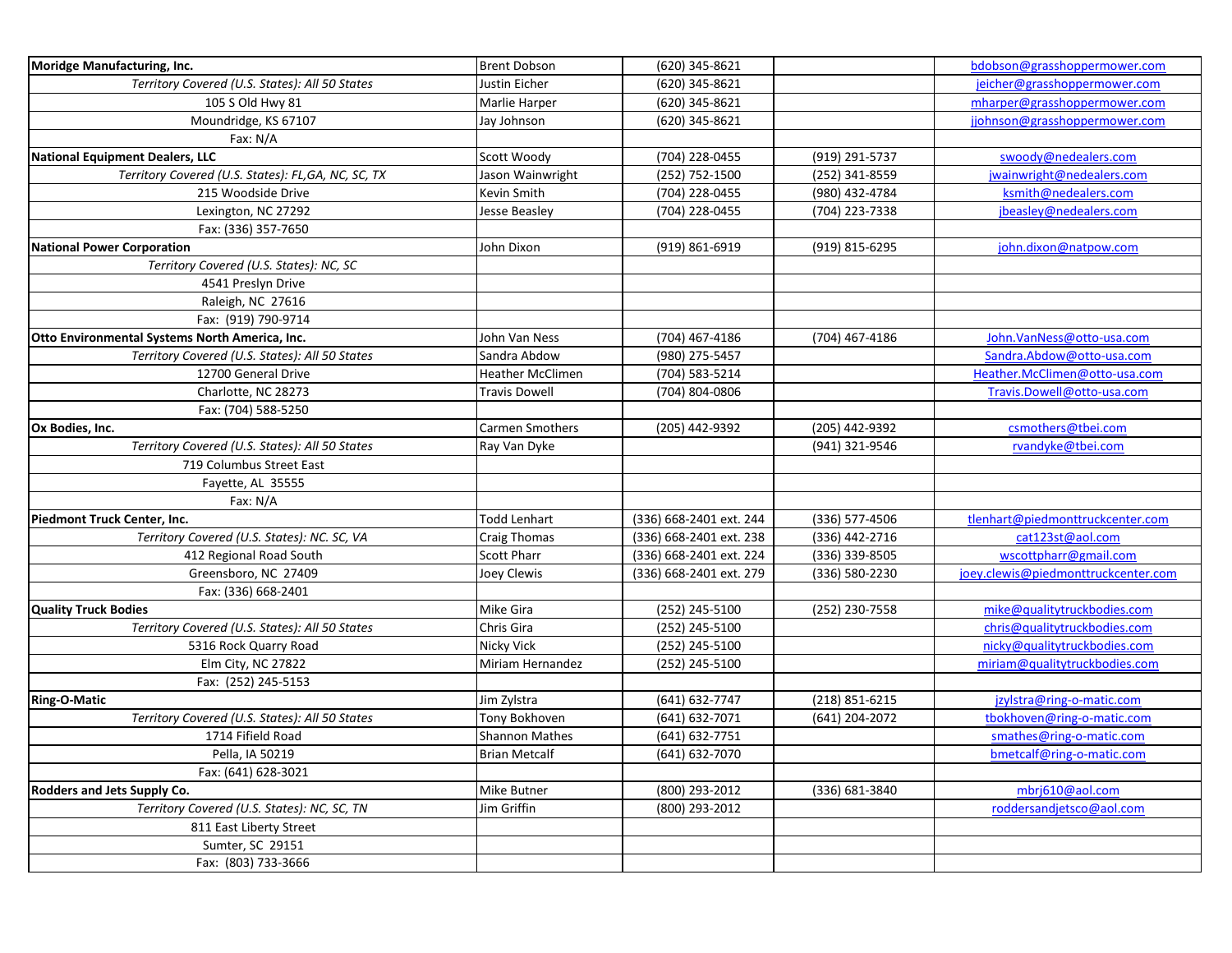| Schaefer Plastics North America, LLC (Previously listed as Schaefer Systems |                        |                         |                |                                   |
|-----------------------------------------------------------------------------|------------------------|-------------------------|----------------|-----------------------------------|
| International, Inc. & Schaefer Subco LLC)                                   | Travis McAlister       | (704) 944-4500 Ext 5534 | (980) 253-9227 | Travis.McAlister@ssi-plastic.com  |
| Territory Covered (U.S. States): All 50 States                              | Stephen Redfern        | (704) 944-4500          | (980) 395-4597 | stephen.redfern@ssi-schaefer.com  |
| 10301 Westlake Drive                                                        |                        |                         |                |                                   |
| Charlotte, NC 28273                                                         |                        |                         |                |                                   |
| Fax: (704) 588-1862                                                         |                        |                         |                |                                   |
| <b>Southern Truck Service</b>                                               | Jim Easley             | (800) 542-6798          | (704) 576-1716 | stsccc@yahoo.com                  |
| Territory Covered (U.S. States): NC, SC, TN                                 | <b>Robert Mcilroy</b>  | (800) 542-6798          | (704) 361-3158 | bobmsts@yahoo.com                 |
| 2418 Toomey Avenue                                                          | <b>Stewart Mcilroy</b> | (800) 542-6798          | (704) 361-3161 | stewart.stsco@gmail.com           |
| Charlotte, NC 28203                                                         |                        |                         |                |                                   |
| Fax: (704) 372-1983                                                         |                        |                         |                |                                   |
| <b>Southern Vac</b>                                                         | Kyle Moore             |                         | (803) 413-4536 | kmoore@southern-vac.com           |
| Territory Covered (U.S. States): GA, NC, SC, TN                             | Drew Gilbert           | (803) 358-0221          | (803) 312-5492 | dgilbert@southern-vac.com         |
| 3605 Augusta Highway                                                        |                        |                         |                |                                   |
| Gilbert, SC 29054                                                           |                        |                         |                |                                   |
| Fax: (803) 358-0431                                                         |                        |                         |                |                                   |
| The Lion Electric Co. USA Inc.                                              | Bianca Heroiu          | 1 (855) 546-6706        | (514) 913-1033 | bianca.heroiu@thelionelectric.com |
| Territory Covered (U.S. States): All 50 States                              | Marie Bedard           | 1 (855) 546-6706        | (514) 717-3703 | marie.bedard@thelionelectric.com  |
| 4522 Parker Avenue, Suite 350                                               |                        |                         |                |                                   |
| McClellan Park, CA 95652                                                    |                        |                         |                |                                   |
| Fax: N/A                                                                    |                        |                         |                |                                   |
| <b>The Pete Store</b>                                                       | Jim Rogers             | (865) 546-9553          | (865) 209-7632 | jrogers@thepetestore.com          |
| Territory Covered (U.S. States): DE, FL, GA, MD, MA, NC, SC, TN, VA         | Craig Kendall          | (865) 546-9553          | (214) 789-7501 | ckendall@thepetestore.com         |
| 5218 Rutledge Pike                                                          | <b>Tim Bernier</b>     | (865) 269-7202          | (865) 924-4221 | tbernier@thepetestore.com         |
| Knoxville, TN 37924                                                         | Reid Farmer            | (804) 440-0080          | (804) 400-6262 | rfarmer@thepetestore.com          |
| Fax: (865) 524-8982                                                         |                        |                         |                |                                   |
| Thompson Pump & Manufacturing Company Inc.                                  | David Perry            | (386) 767-7310          | (386) 527-3265 | dperry@thompsonpump.com           |
| Territory Covered (U.S. States): All 50 States                              | Kelly Seliga           | (386) 767-7310          | (386) 316-9022 | kseliga@thompsonpump.com          |
| 4620 City Center Drive                                                      | Josh Mackey            | (386) 767-7310          | (386) 212-5580 | jmackey@thompsonpump.com          |
| Port Orange, FL 32129                                                       | Bobby Zitzka           | (386) 767-7310          | (407) 448-8734 | bzitzka@thompsonpump.com          |
| Fax: (386) 761-0362                                                         |                        |                         |                |                                   |
| TLG Peterbilt - Greensboro (Previously Piedmont Peterbilt)                  | <b>Howie Dingess</b>   | (336) 668-3050          | (336) 669-4408 | hdingess@tlgtrucks.com            |
| Territory Covered (U.S. States): NC, SC                                     | <b>Steve Hamner</b>    | (336) 668-3050          |                | shamner@tlgtrucks.com             |
| 7061 Albert Pick Road                                                       | John Eulberg           | (336) 668-3050          | (336) 362-6547 | jeulberg@tlgtrucks.com            |
| Greensboro, NC 27409                                                        |                        |                         |                |                                   |
| Fax: (336) 665-0221                                                         |                        |                         |                |                                   |
| <b>Tradewinds Power Corp</b>                                                | <b>Bill Fenner</b>     | (800) 206-2224          | (225) 360-5009 | bfenner@tradewindspower.com       |
| Territory Covered (U.S. States): All 50 States                              | Paul Staples           | (800) 223-3289          | (786) 402-9994 | pstaples@tradewindspower.com      |
| 5820 NW 84th Avenue                                                         |                        |                         |                |                                   |
| Miami, FL 33166                                                             |                        |                         |                |                                   |
| Fax: (863) 382-1206                                                         |                        |                         |                |                                   |
| Transource, Inc.                                                            | Matt Walsh             | (919) 782-8785          | (919) 219-5693 | matt.walsh@tsource.com            |
| Territory Covered (U.S. States): All 50 States                              | Rob Shaw               | (919) 782-8785          | (919) 280-4815 | rob.shaw@tsource.com              |
| 8808 Midway West Road                                                       |                        |                         |                |                                   |
| Raleigh, NC 27617                                                           |                        |                         |                |                                   |
| Fax: $N/A$                                                                  |                        |                         |                |                                   |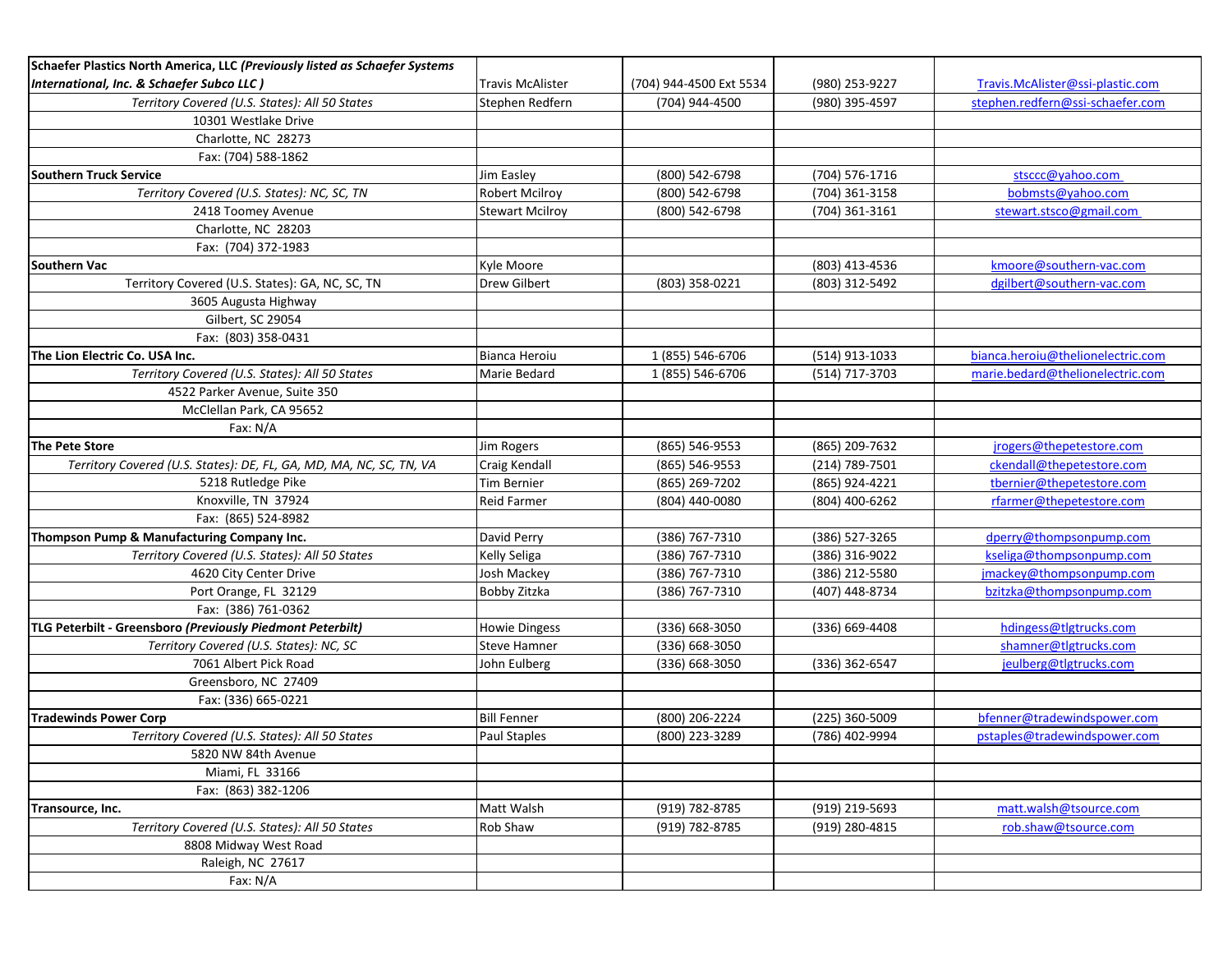| Vanguard Truck Center (Previously Young's Truck Center)                     | <b>Ben Messer</b>                     | (336) 993-2106                               | (704) 301-7561                   | ben.messer@vanguardtrucks.com              |
|-----------------------------------------------------------------------------|---------------------------------------|----------------------------------------------|----------------------------------|--------------------------------------------|
| Territory Covered (U.S. States): NC, SC, VA                                 | <b>Bruce Stadler</b>                  | (704) 597-0551                               | (980) 316-8240                   | bruce.stadler@vanguardtrucks.com           |
| 7940 National Service Road                                                  | Ken Adkins                            | (704) 597-0551                               |                                  | ken.adkins@vanguardtrucks.com              |
| Greensboro, NC 27409                                                        |                                       |                                              |                                  |                                            |
| Fax: (336) 993-8466                                                         |                                       |                                              |                                  |                                            |
| Vehicle Service Group dba Rotary Lift                                       | Christine Bilz                        | (800) 445-5438 x5655                         |                                  | bilz@rotarylift.com                        |
| Territory Covered (U.S. States): All 50 States                              |                                       |                                              |                                  |                                            |
| 2700 Lanier Drive                                                           |                                       |                                              |                                  |                                            |
| Madison, IN 47250                                                           |                                       |                                              |                                  |                                            |
| Fax: (800) 578-5438                                                         |                                       |                                              |                                  |                                            |
| Velocity Truck Centers - Rocky Point (Previously Triple-T Parts & Equipment |                                       |                                              |                                  |                                            |
| Co)                                                                         | Josh Foster                           | (910) 675-0112                               | (910) 540-5501                   | JFOSTER@VVGTRUCK.COM                       |
| Territory Covered (U.S. States): All 50 States                              |                                       |                                              |                                  |                                            |
| 104 Daisy Scott Road                                                        |                                       |                                              |                                  |                                            |
| Rocky Point, NC 28457                                                       |                                       |                                              |                                  |                                            |
| Fax: (910) 675-8263                                                         |                                       |                                              |                                  |                                            |
| <b>White's International Trucks</b>                                         | Rick Beavan                           | (336) 553-4712                               | (336) 337-7307                   | bb@whitestractor.com                       |
| Territory Covered (U.S. States): NC, SC, VA                                 | April Lamendola                       | (336) 553-4736                               | (336) 471-8790                   | ac@whitestractor.com                       |
| 7045 Albert Pick Road, PO Box 18605                                         |                                       |                                              |                                  |                                            |
| Greensboro, NC 27409                                                        |                                       |                                              |                                  |                                            |
| Fax: (336) 668-9536                                                         |                                       |                                              |                                  |                                            |
| <b>BID 23-07-0421 VENDORS</b>                                               | <b>CONTACTS</b>                       | <b>OFFICE</b>                                | <b>MOBILE</b>                    | <b>EMAIL ADDRESS</b>                       |
| Carolina Environmental Systems, Inc.                                        | Maxwell Taylor                        | (336) 869-9900                               | (336) 650-2124                   | gmanmlt@aol.com                            |
| Territory Covered (U.S. States): GA, NC, SC                                 | Matt Keeble                           | (336) 869-9900                               | (704) 238-8471                   | mattkeeble@bellsouth.net                   |
| 306 Pineview Drive                                                          | Ben Taylor                            | (336) 869-9900                               | (336) 480-5643                   | btaylor@cesrefuse.com                      |
| Kernersville, NC 27284                                                      | <b>Ashley Wiles</b>                   | (336) 869-9900                               | (336) 817-0400                   | awiles@cesrefuse.com                       |
| Fax: (336) 904-0952                                                         |                                       |                                              |                                  |                                            |
| Carolina Industrial Equipment, LLC                                          | Greg Alt                              | (704) 588-4522                               | $(717) 576 - 1776$               | ga@sweeperland.com                         |
| Territory Covered (U.S. States): GA, NC, SC, VA                             | Bob O'Hara                            | (704) 588-4522                               | (704) 497-0455                   | bob@ciequipment.com                        |
| 4315 Taggart Creek Road                                                     |                                       |                                              |                                  |                                            |
| Charlotte, NC 28208                                                         |                                       |                                              |                                  |                                            |
| Fax: (704) 588-2592                                                         |                                       |                                              |                                  |                                            |
| <b>Company Wrench</b>                                                       | Bob Rhyne                             | (919) 938-8145                               | (919) 818-3688                   | b.rhyne@companywrench.com                  |
| Territory Covered (U.S. States): NC, SC                                     | <b>Matthew Fennig</b>                 | (919) 938-8145                               | (919) 820-7010                   | m.fennig@companywrench.com                 |
| 125 Wilson Mills Rd. Extension                                              |                                       |                                              |                                  |                                            |
| Smithfield, NC 27577                                                        |                                       |                                              |                                  |                                            |
| Fax: (919) 938-9129                                                         |                                       |                                              |                                  |                                            |
| <b>Energreen America</b>                                                    | Larry Katzer                          | (470) 989-2600                               | (510) 593-3144                   | larry.katzer@energreenamerica.com          |
| Territory Covered (U.S. States): All 50 States                              | Mike Pereny                           | (470) 989-2600                               | (813) 545-6185                   | mike.pereny@energreenamerica.com           |
| 1242 Nowell Drive, Suite B                                                  | Joyce Sanns                           | (470) 989-2600                               |                                  | joyce.sanns@energreenamerica.com           |
| Augusta, GA 30901                                                           |                                       |                                              |                                  |                                            |
| Fax: N/A                                                                    |                                       |                                              |                                  |                                            |
| <b>Equipment Specialists Inc.</b>                                           |                                       |                                              |                                  |                                            |
|                                                                             |                                       |                                              |                                  |                                            |
|                                                                             | Casey Kalwaytis                       | (703) 361-2227 X 140                         | (703) 906-1839                   | caseyK@esitrucks.com                       |
| Territory Covered (U.S. States): Lower 48<br>9489 Hawkins Drive             | James Der Boghossian<br>Heidi Fairfax | (703) 361-2227 X 143<br>(703) 361-2227 X 144 | (703) 906-1836<br>(703) 420-9439 | james@esitrucks.com<br>heidi@esitrucks.com |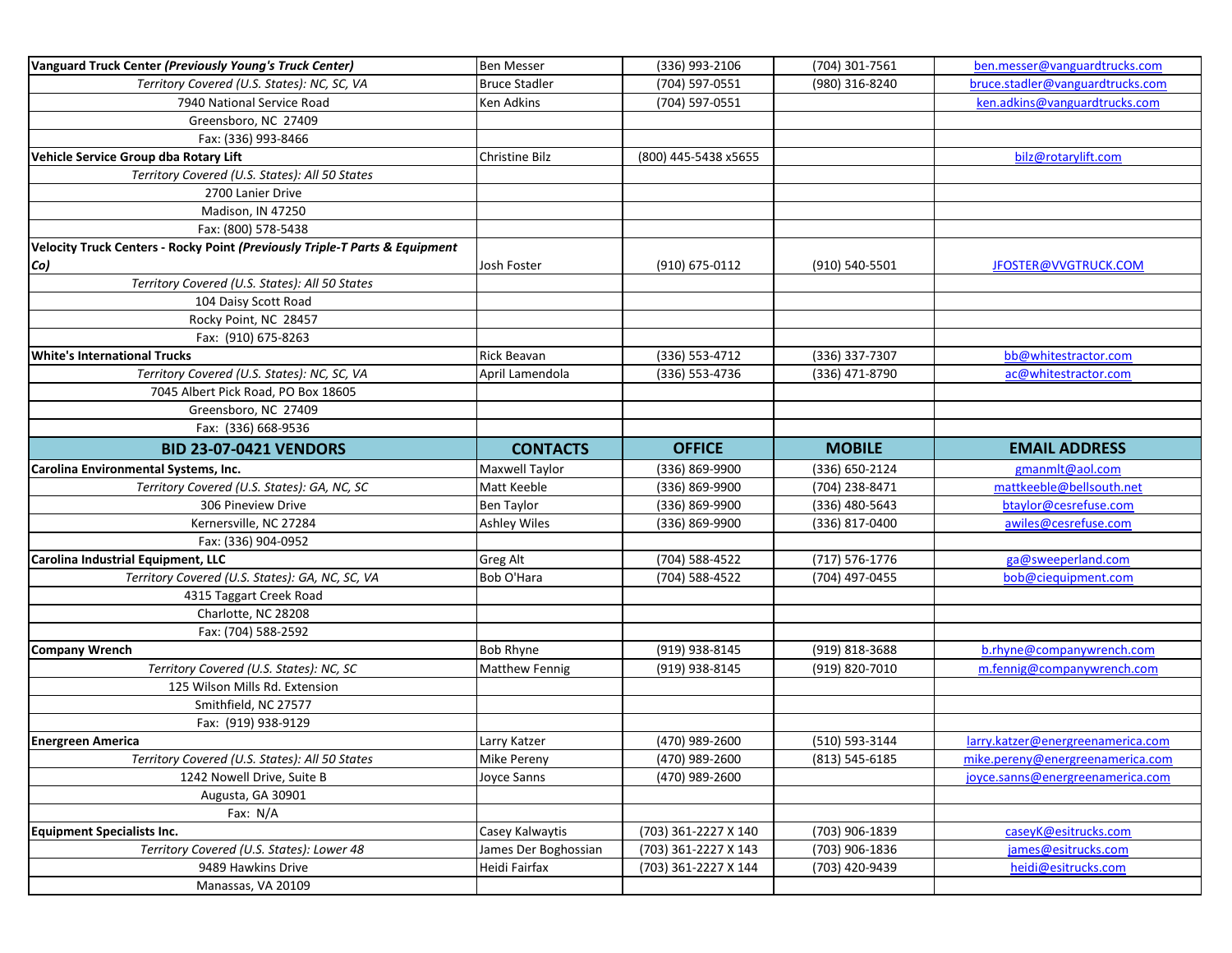| Fax: (703) 361-4965                                      |                        |                |                |                                |
|----------------------------------------------------------|------------------------|----------------|----------------|--------------------------------|
| Equipment Works Inc. dba Virginia Truck Body & Equipment | <b>Tracy Simpson</b>   | (703) 339-4542 |                | tracy@equipmentworksinc.com    |
| Territory Covered (U.S. States): All 50 States           | <b>Brian Simpson</b>   | (703) 339-4541 |                | brian@equipmentworksinc.com    |
| 7905 Hill Park Court                                     | Steve Welch            | (703) 550-2685 |                | steve@equipmentworksinc.com    |
| Lorton, VA 22079                                         | Mario Franco           | (703) 339-4541 |                | mfranco@equipmentworksinc.com  |
| Fax: (703) 339-4542                                      |                        |                |                |                                |
| <b>Hills Machinery Company, LLC</b>                      | Jimmy Hicklin          | (803) 658-0200 | (803) 476-3105 | jhicklin@hillsmachinery.com    |
| Territory Covered (U.S. States): GA, NC, SC, TN, VA      |                        |                |                |                                |
| 1014 Atlas Way                                           |                        |                |                |                                |
| Columbia, SC 28209                                       |                        |                |                |                                |
| Fax: (803) 233-4482                                      |                        |                |                |                                |
| Infrastructure Solutions Group, Inc.                     | Sean Lemcke            | (704) 833-8048 | (704) 985-2026 | sean@weareisg.com              |
| Territory Covered (U.S. States): NC, SC, TN              | Brendan Hall           | (704) 833-8048 | (804) 839-9310 | brendan@weareisg.com           |
| 505 E. Plaza Drive                                       | Justin Zeigler         | (704) 833-8048 | (704) 838-6932 | justinz@weareisg.com           |
| Mooresville, NC 28115                                    | Adam McAvoy            | (704) 833-8048 | (919) 451-5415 | adam@weareisg.com              |
| Fax: (704) 967-7975                                      |                        |                |                |                                |
| <b>Infratech Solutions LLC</b>                           | <b>Tige Brubaker</b>   | (910) 520-7605 | (910) 520-7605 | info@infratechsolutionsllc.com |
| Territory Covered (U.S. States): All 50 States           | Ryan Eastwick          | (910) 617-0291 | (910) 617-0291 | info@infratechsolutionsllc.com |
| 6004 Wellesley Drive                                     |                        |                |                |                                |
| Wilmington, NC 28409                                     |                        |                |                |                                |
| Fax: N/A                                                 |                        |                |                |                                |
| Jet-Vac Equipment Company, LLC                           | Justin Kohl            | (803) 494-4430 | (704) 615-0551 | justin@jet-vac.com             |
| Territory Covered (U.S. States): FL, GA, NC, SC, TN      | Hilary D. Hodge        | (803) 494-4430 |                | hilary@jet-vac.com             |
| 5746 Broad Street                                        |                        |                |                |                                |
| Sumter, SC 29154                                         |                        |                |                |                                |
| Fax: (803) 494-4440                                      |                        |                |                |                                |
| Joe Johnson Equipment, LLC dba Public Works Equipment    | <b>Mark McNicholas</b> | (704) 289-6488 | (773) 507-5074 | mmcnicholas@jjeusa.com         |
| Territory Covered (U.S. States): NC, SC, TN              | Patrick McGee          | (704) 289-6488 | (585) 315-7843 | pat@jjei.com                   |
| 4519 Old Charlotte Highway                               | <b>Chrissy Sutton</b>  | (704) 289-6488 |                | csutton@jjeusa.com             |
| Monroe, NC 28110                                         |                        |                |                |                                |
| Fax: N/A                                                 |                        |                |                |                                |
| Mersino Dewatering dba Global Pump                       | Allan Schmitz          | (810) 653-4828 | (586) 524-9575 | allan.schmitz@globalpump.com   |
| Territory Covered (U.S. States): All 50 States           | Joe Cherluck           | (810) 653-4828 | (810) 577-7615 | joe.cherluck@mersino.com       |
| 10162 E. Coldwater Road                                  | <b>Jack Farrell</b>    | (810) 653-4828 | (810) 252-9116 | jack.farrell@mersino.com       |
| Davison, MI 48423                                        |                        |                |                |                                |
| Fax: (810) 653-7828                                      |                        |                |                |                                |
| <b>National Equipment Dealers, LLC</b>                   | Scott Woody            | (704) 228-0455 | (919) 291-5737 | swoody@nedealers.com           |
| Territory Covered (U.S. States): FL, GA, NC, SC, TX      | Jason Wainwright       | (252) 752-1500 | (252) 341-8559 | jwainwright@nedealers.com      |
| 215 Woodside Drive                                       | Kevin Smith            | (704) 228-0455 | (980) 432-4784 | ksmith@nedealers.com           |
| Lexington, NC 27292                                      | Jesse Beasley          | (704) 228-0455 | (704) 223-7338 | jbeasley@nedealers.com         |
| Fax: (336) 357-7650                                      |                        |                |                |                                |
| <b>Nulife Municipal Truck Center Inc</b>                 | <b>Stuart Simmons</b>  | (866) 919-5684 | (864) 238-0017 | ssimmons@nulifetruck.com       |
| Territory Covered (U.S. States): GA, NC, SC, TN          | Scott Stobie           | (864) 371-6136 | (864) 449-7278 | sstobie@nulifetruck.com        |
| 2266 Powdersville Road                                   | David Alexander        | (864) 371-6136 | (864) 449-8393 | dalexander@nulifetruck.com     |
| Easley, SC 29642                                         | Sam Knox               | (864) 371-6136 | (864) 238-0015 | sknox@nulifetruck.com          |
| Fax: (864) 295-2707                                      |                        |                |                |                                |